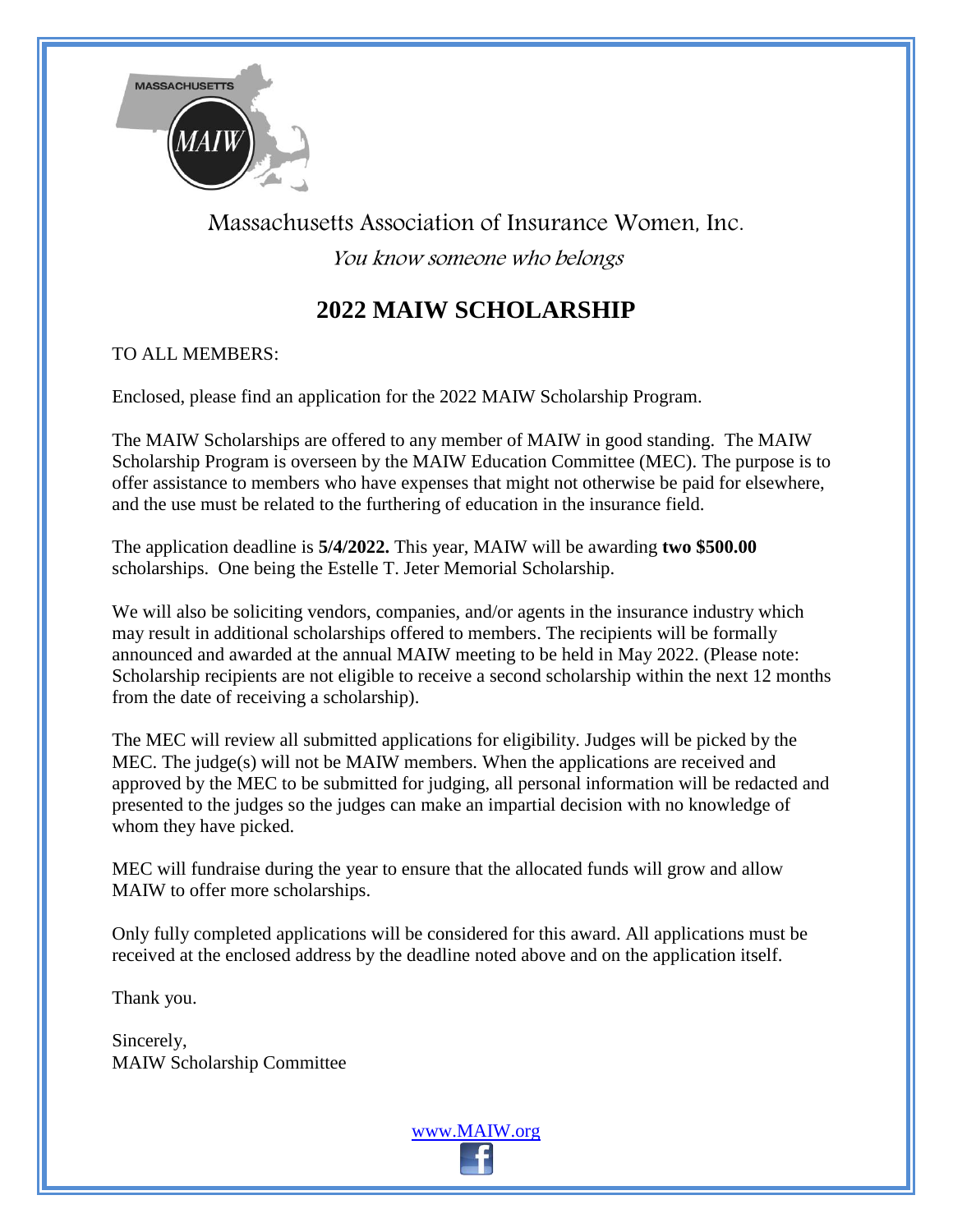

Massachusetts Association of Insurance Women, Inc.

You know someone who belongs.

## **2022 MAIW Scholarship Application**

Application Submission Deadline: **5/4/2022**

|                                                                           | Applicant's Name                                                                   | Telephone Number |  |
|---------------------------------------------------------------------------|------------------------------------------------------------------------------------|------------------|--|
|                                                                           |                                                                                    |                  |  |
|                                                                           |                                                                                    |                  |  |
|                                                                           |                                                                                    |                  |  |
|                                                                           | Name of Immediate Supervisor                                                       |                  |  |
|                                                                           |                                                                                    |                  |  |
| 1)                                                                        | Number of years in the insurance industry:<br>Number of years as a member of MAIW: |                  |  |
| 2) List MAIW activities (including offices held, committees served, etc.) |                                                                                    |                  |  |
|                                                                           |                                                                                    |                  |  |
|                                                                           |                                                                                    |                  |  |
|                                                                           |                                                                                    |                  |  |

3) Education: List Designations, Licenses, Degrees Held: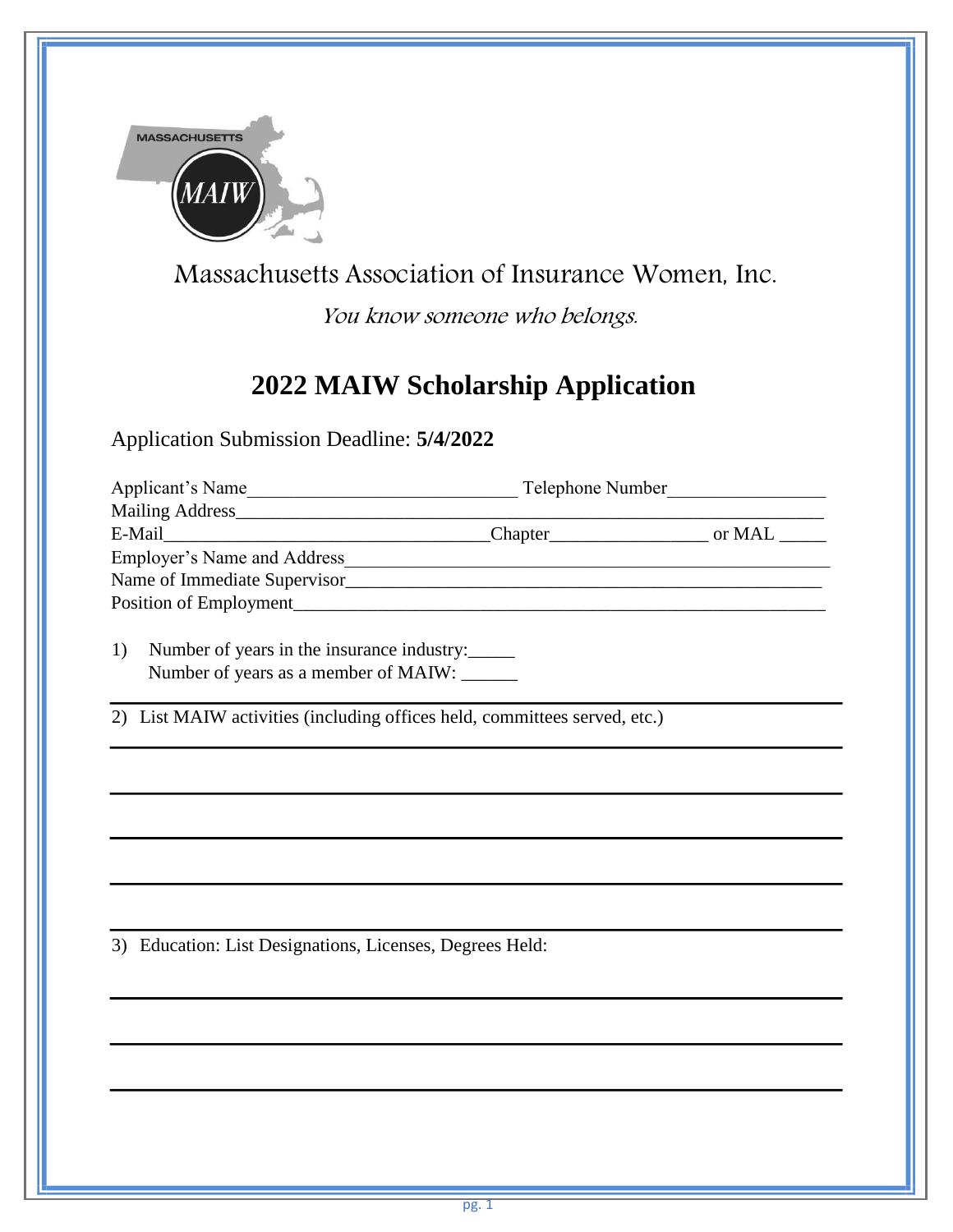4) List or describe courses/programs completed in the past (5) years.

5) Briefly describe the course/program for which this scholarship will be used.

6) Career goals: Briefly describe your short term and long-term career goals.

7) How will this course/program help meet your objectives?